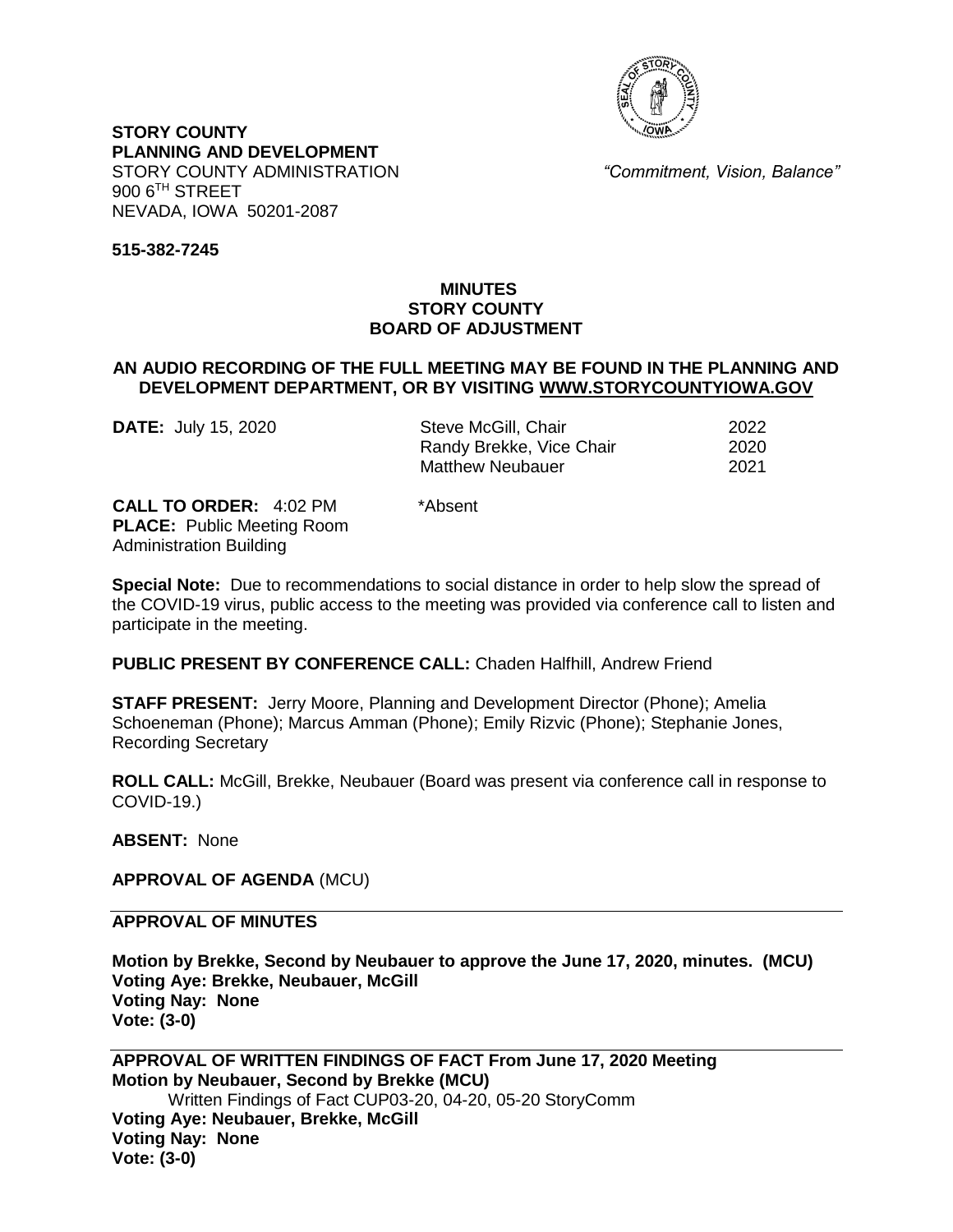#### **HEARINGS:**

### **VAR02-20 Balbiani Variance Request**

Emily Rizvic provided the background information summary. The request is for a variance to the minimum front setback for an attached garage at 27922 Timber Road. The zoning of the subject property is R-1 Transitional Residential, which establishes a minimum front setback of 40 feet. The variance request for an attached garage that is proposed to encroach on the front setback, requiring a variance of 7 feet. The attached garage is proposed to have a setback of 33 feet, be 39-feet-by-26 feet, and be located on the west side of the existing dwelling. The purpose of the variance is to preserve two trees on the site. A proposed larger garage that encroaches on the setback would allow for the overhead garage door and driveway to be located further west, away from the trees. Amelia Schoeneman summarized the legal principals necessary to granting a variance. There is an existing neighboring dwelling which applied for a similar setback variance request for a proposed detached garage. Staff and Board of Adjustment found in the past request that trees were not a unique circumstance. Planning and Development staff recommend denial of the variance due to all legal principles necessary for the granting of a variance are not met.

Brekke asked when the house was built and if there were restrictions at that time. Schoeneman stated the house was built in 1960 and current setbacks are met, it's the 39' addition that would not meet setbacks, but that a 32' addition would meet setbacks. Brekke stated that it appeared the proposed variance would be 6' on south end of the addition and 7' on north due to the angle of the property line. Schoeneman stated that the applicant located the property pins and was able to measure on the site rather than using an aerial image. Brekke asked if a variance could be approved for a different amount. Schoeneman stated that would be possible, but the findings would need amended to state why that would meet the findings. Schoeneman stated that by removing the trees the setbacks could be met. McGill asked for clarification on if building a smaller garage, the setbacks would be met. Schoeneman stated that was correct and a plan showing a smaller attached garage was submitted by the applicant that does meet setbacks.

Chaden Halfhill spoke representing the applicant and stated that he is the designer and contractor. Halfhill stated that the existing detached garage is in the north quadrant and using it as a parking garage is not an option because of the septic lateral fields. Halfhill stated that an attempt was made to keep the west-facing door on the addition, but maneuverability was not possible, so the door was moved to the south side of the proposed attached garage. Halfhill said the property owner adjacent to the property has verbally stated they are ok with the proposed request. Halfhill stated that the applicant does not want to damage the tree because it offers a great deal of shade reducing operating costs. Halfhill stated that he liked the suggestion from Brekke to allow a 2' or 3' variance which would be doable for the applicant.

Neubauer asked for clarification of the concept plan for 32' addition with door to the west and if the navigation of the driveway would be an issue. A new culvert was initially considered, but because of a curve on Timber road they cannot have an access point there. Entering the original driveway with a turn to come into the proposed garage was too difficult to maneuver. That is the reason the door was changed to the south side of the proposed attached garage which then made the existing house and trees an issue for maneuverability.

McGill asked if the old garage area would be converted into living space. Halfhill stated that is correct.

Brekke asked if the trees in the drawing are fairly close to scale on the site plan. Halfhill stated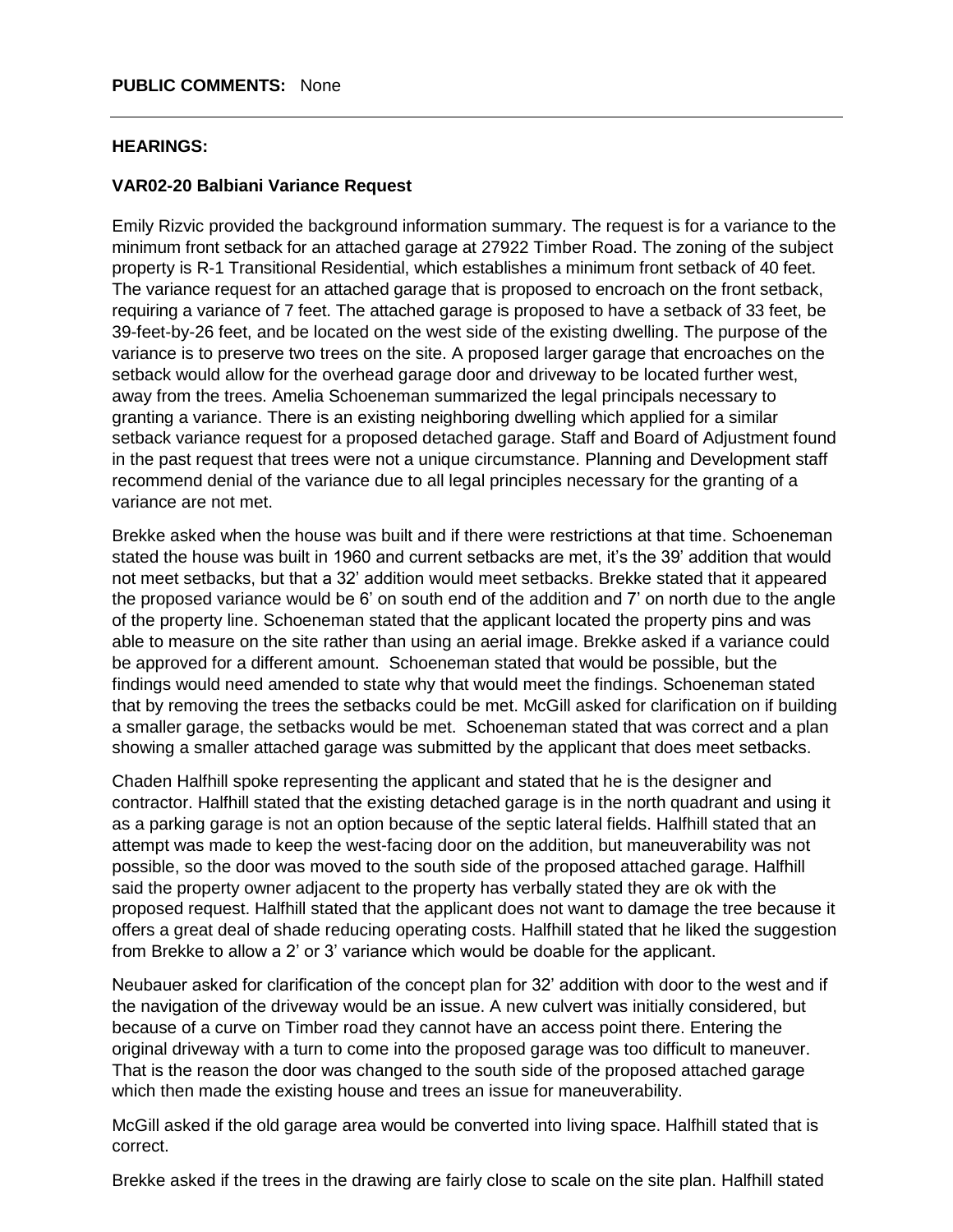that one tree is larger and he may have reversed which tree is which in the drawing.

McGill asked if this item would need to be tabled or if it could be addressed tonight if an option was given that Halfhill agreed to. Jerry Moore stated that the legal principals would need to be met if a deviation would be made from what staff recommended. Moore asked how it would be known that the trees with their root systems would not be affected. Halfhill stated that if there are roots that go across the footing, it would need to be protected during construction so that the root ball doesn't get compacted with construction traffic. The distance is about 4' from the tree to where the footing would be located and that the roots would be cut cleanly which has been done successfully in the past. Schoeneman stated that the location of the southern footing would still be the same distance from the tree if a variance is granted.

McGill asked if it would be possible to move the 32' concept plan further north. Halfhill stated there is a water line in the area, but it might be doable. McGill stated he is concerned about the legal principals, although there are options if it were to be brought back and agrees that trees do add value to properties.

Moore asked Halfhill to comment on the tree that had already been removed. Halfhill stated that a tree was previously removed that was in the direct way of where the garage was planned to be built, and also that it was dying, but he does not know what was wrong with the tree.

Halfhill asked if the orientation of the house not facing the road provide a special circumstance of the rules that are meant for a front facing view. Schoeneman stated the orientation was looked at and it was not found to impact which property line is considered the front property line, but rather the access location.

Schoeneman stated that if it is tabled to look into a lesser variance request that she does not feel it would alter staff recommendation and denial would still be recommended.

Brekke stated he is not interested in pushing this through, and asked if the Board had amended the findings previously. He would like to keep the trees and changing the amount of the variance request. Schoeneman stated that the board has changed the findings before and that the Board would need to go through and change the findings for each legal principle staff found was not met. Much discussion took place among the Board on amending the findings.

On the first finding that the land in question cannot yield a reasonable return if used only for a purpose allowed in that zone, the Board found keeping the cost of removing the trees and cost of replacing the trees did not allow for reasonable return. Further, trees add value to the property and their removal would impact the property value.

On the second finding that the plight of the owner is due to unique circumstances and not to general conditions in the neighborhood which may reflect the unreasonableness of the Ordinance itself, the Board agreed with staff's findings on the unique circumstances requiring the garage to be located on the west side of the dwelling and have a south-facing overhead door. They also found that the age of the house was a unique circumstance when considering the general condition of the neighborhood.

On the fourth finding that granting the variance will not be contrary to the public interest, the Board found that no members of the public provided comments in opposition and the applicant had stated that the closest neighbor was in support.

On the fifth finding that the spirit and intent of the Story County Development Plan and Story County Land Development Regulations are protected, the Board found that a reduced variance of three feet would not be noticeable and impact the intent of the Story County Development Plan and Story County Land Development Regulations.

# **Motion:**

**The Story County Board of Adjustment approves the Balbiani variance request with**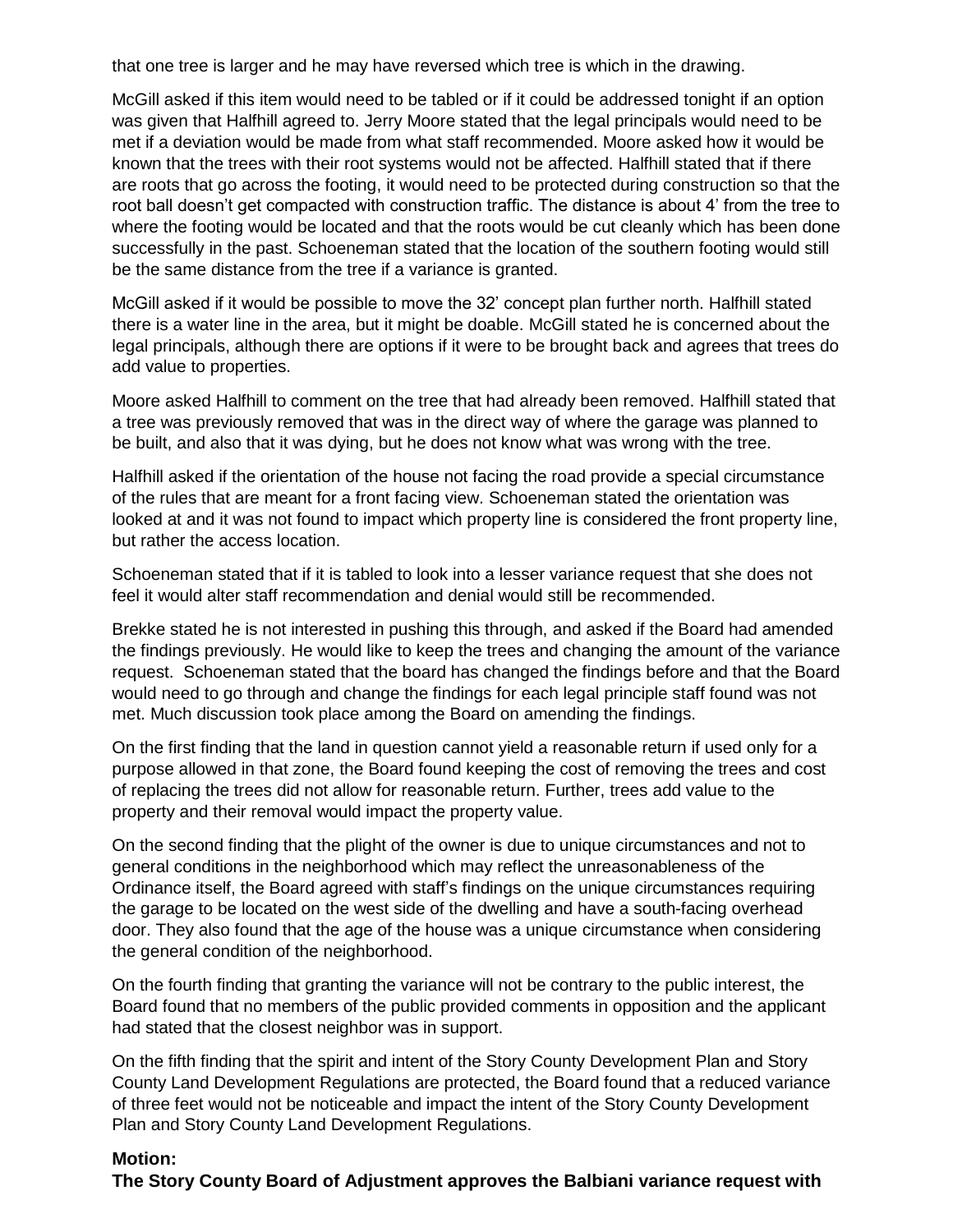**conditions, as modified by the Board of Adjustment and put forth in case VAR02-20 for a variance of 3 feet from the required 40-foot front setback for the construction of a 35-foot-by-26- foot attached garage with a setback of 37 feet from the front property line, with the following condition:**

**1. The builder will confirm the setback of the proposed attached garage is 37 feet.** 

**Motion: Brekke Second: Neubauer Ayes: Brekke, Neubauer, McGill Nays: None Not Voting: None Absent: None Vote: (3-0)**

### **VAR01-20 Friend Variance Request**

Marcus Amman presented the Staff Report and stated that the request is for a variance to the minimum front set back of a nonconforming dwelling located in the A-1 District, which establishes a minimum front set back of 50 feet. The variance request is to permit the construction of an attached garage to the single family dwelling that would encroach on the front setback requiring a variance of 20 feet from 50 feet to 30 feet. The property is located in Section 2 of Franklin Township parcel number 05-02-200-230 Amman stated that the Planning and Development staff recommend approval of the variance due to all legal principles being met.

Andrew Friend stated that originally he did not think it would be possible for a garage until he learned about the possibility of changing the type of septic system. The trees are not in good condition so the decision was made to attempt approval for an attached garage.

#### **Motion:**

**The Story County Board of Adjustment approves the Friend Setback variance request, as requested by the applicant and put forth in case VAR01-20, for a variance to allow the proposed attached garage to have a front setback of 30 feet in the A-1 District.**

**Motion: Neubauer Second: Brekke Ayes: Neubauer, Brekke, McGill Nays: None Not Voting: None Absent: None Vote: (3-0)**

# **BOARD/STAFF COMMENTS:**

**Staff:** Moore stated that a notice was posted for the Board of Adjustment openings, applications have been received and interviews will be taking place soon. Moore said Citizenserve is tentatively set to go live August 3, 2020, with zoning permit applications, and updated the Board of Adjustment on the Perkins Conditional Use Permits regarding preparing Written Findings of Facts for those cases. The August meeting is anticipated to take place via Zoom, and lastly zoning permits numbers for the second quarter of this year were increased compared to the previous three years second quarter.

**Board:** Neubauer asked what the majority of permits being issued are for. Moore stated there has been a variety, including single family dwellings, accessory buildings, decks, additions, mobile homes, porches, and solar arrays.